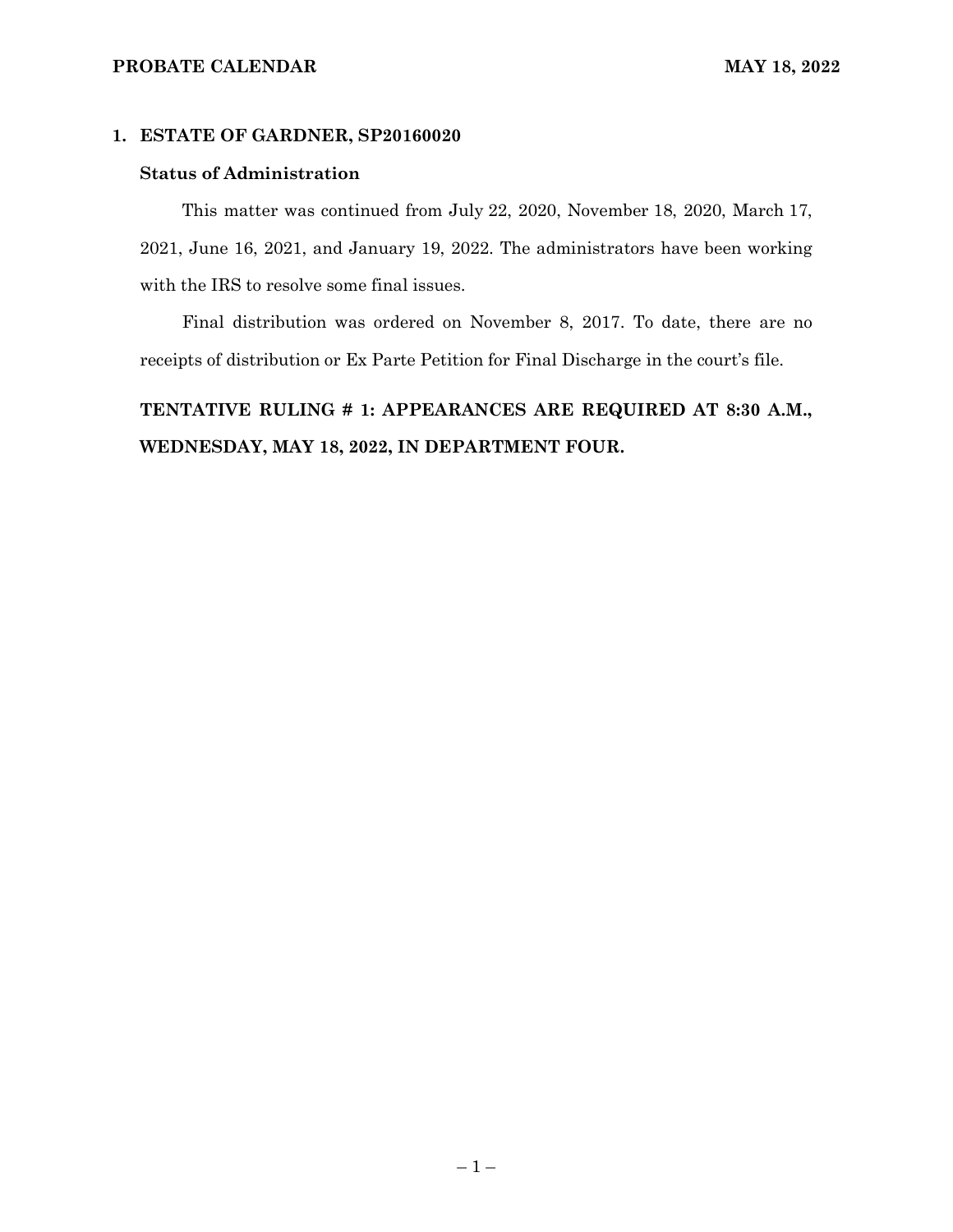# **2. CONSERVATORSHIP OF EILENE K., SP20200047**

**Petition for Instructions Re: Authority to Retain Private Fiduciary (See Related Item No. 7)**

**TENTATIVE RULING # 2: ABSENT OBJECTION, PETITION IS GRANTED AS REQUESTED.**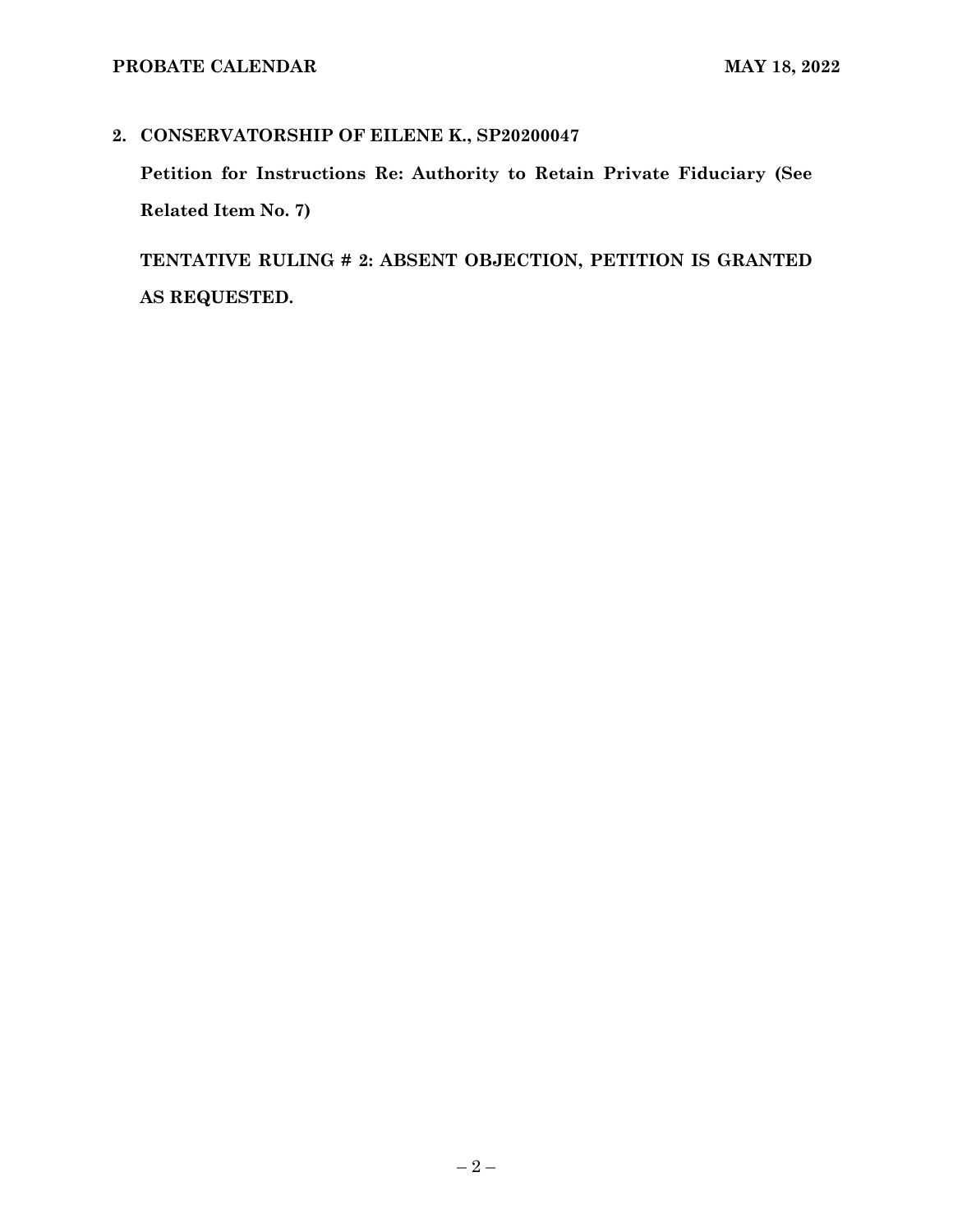# **3. CONSERVATORSHIP OF JOHN S., 22PR0035**

**Petition to Appoint Probate Conservator**

**TENTATIVE RULING # 3: APPEARANCES ARE REQUIRED AT 8:30 A.M., WEDNESDAY, MAY 18, 2022, IN DEPARTMENT FOUR.**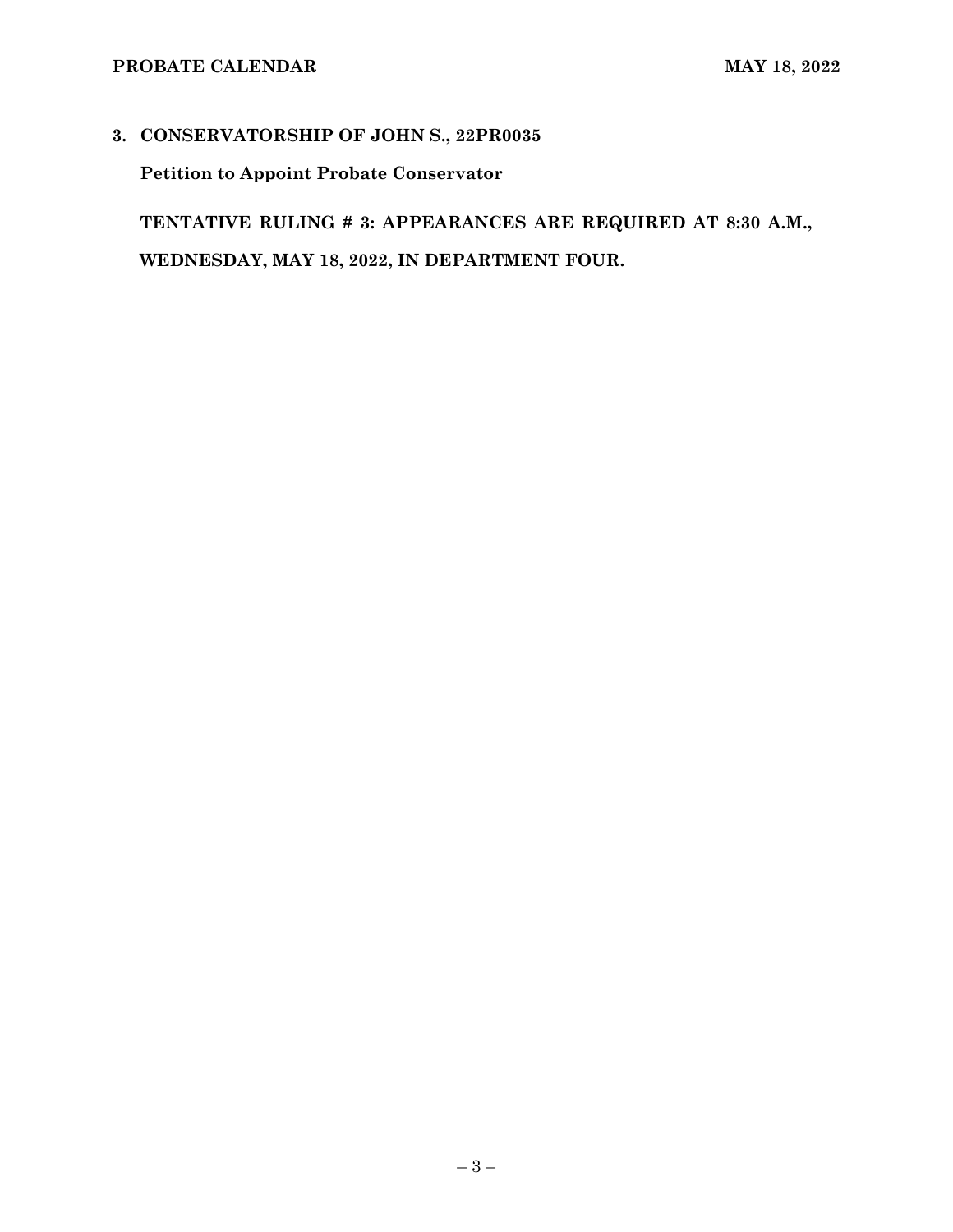## **4. ESTATE OF DALENBERG, 21PR0047**

# **Inventory and Appraisal**

This matter was continued from May 4, 2022.

Letters of Administration were issued on January 3, 2022. To date, the Final Inventory and Appraisal is not in the court's file.

**TENTATIVE RULING # 4: APPEARANCES ARE REQUIRED AT 8:30 A.M., WEDNESDAY, MAY 18, 2022, IN DEPARTMENT FOUR.**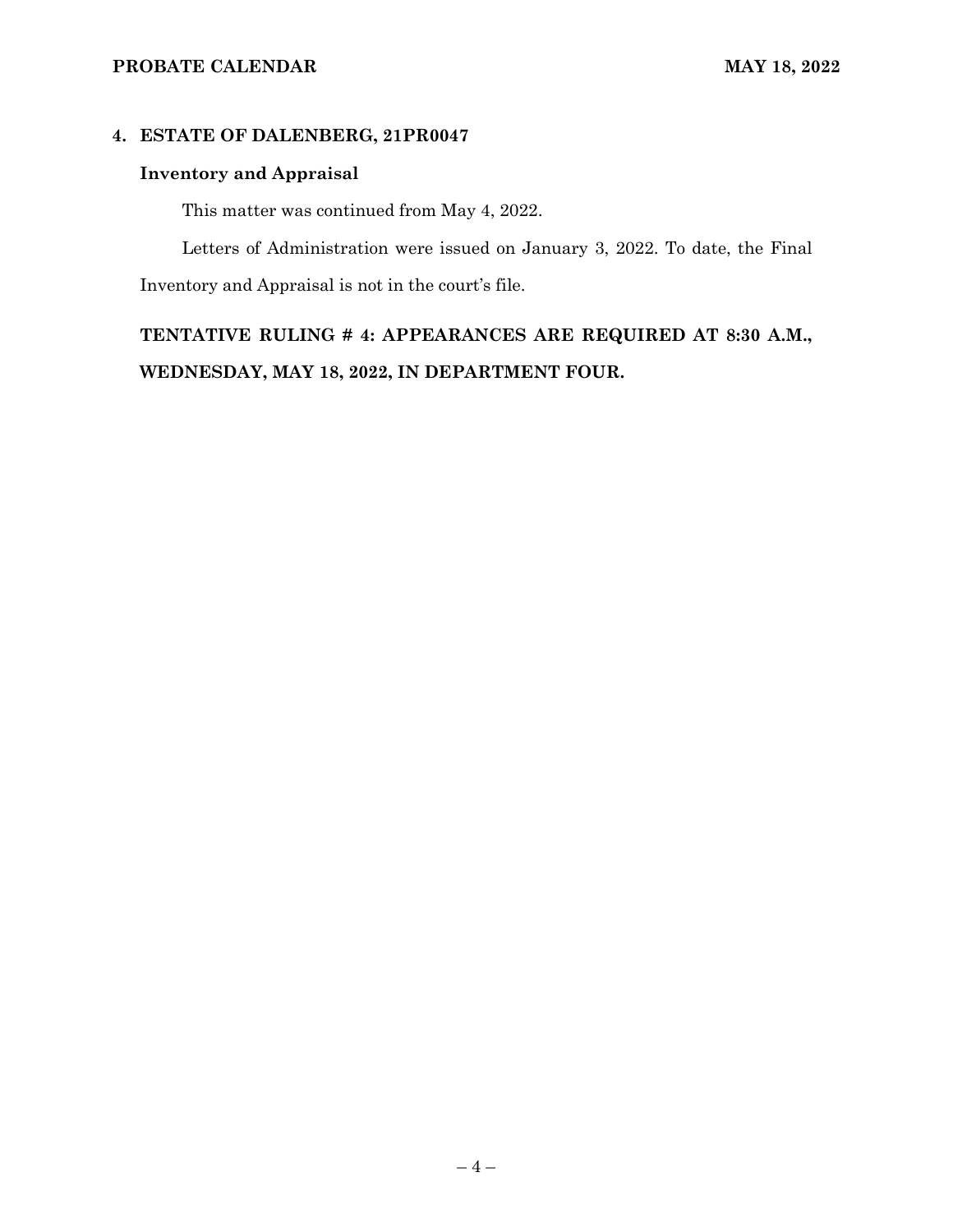## **5. ESTATE OF JORAT, SP20210014**

### **Status of Administration**

Letters of Administration were issued on May 19, 2021. The Amended Final Inventory and Appraisal was filed January 3, 2022. To date, there is no final account and request for order of final distribution in the court's file.

**TENTATIVE RULING # 5: APPEARANCES ARE REQUIRED AT 8:30 A.M., WEDNESDAY, MAY 18, 2022, IN DEPARTMENT FOUR.**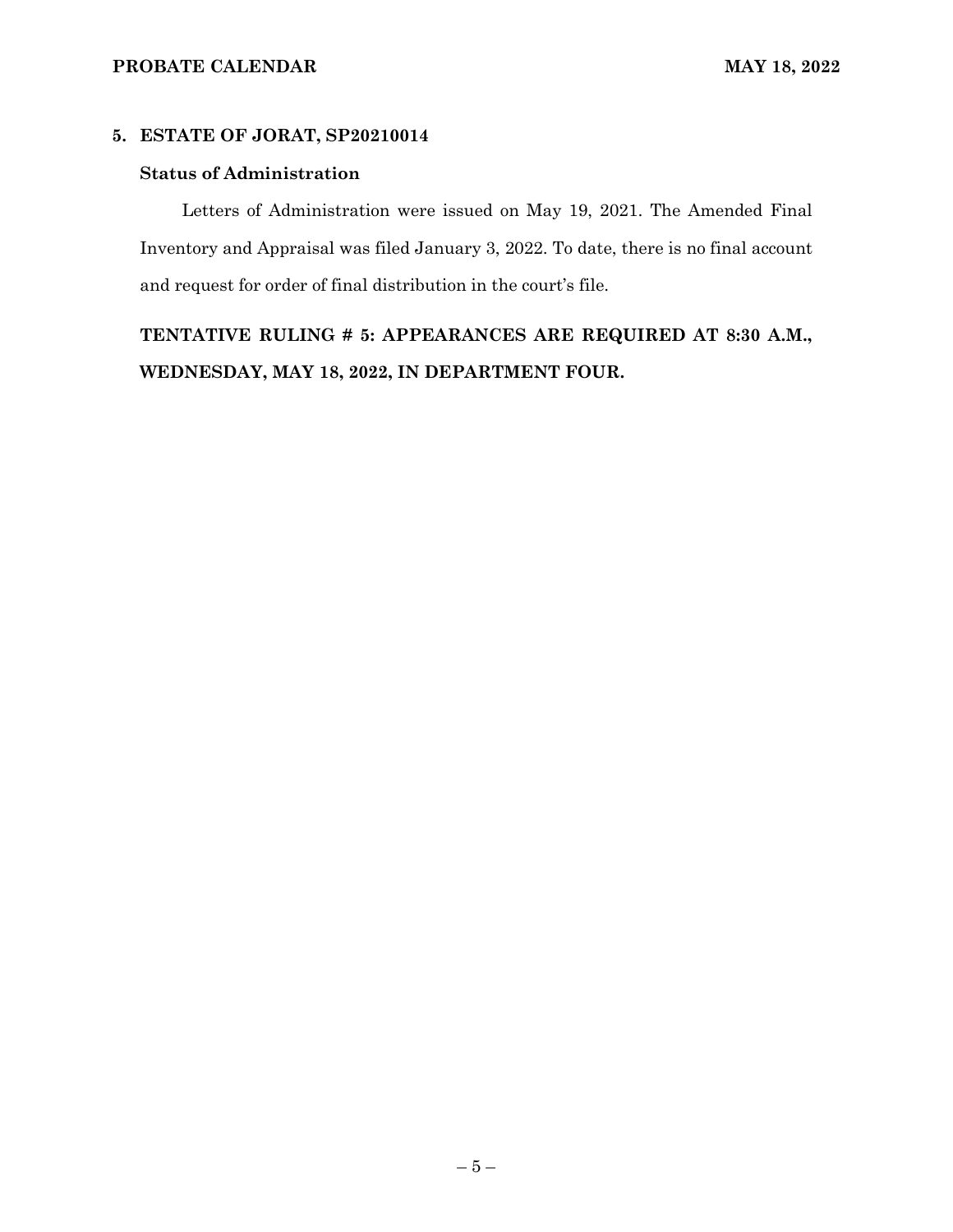#### **6. GUARDIANSHIP OF PRECIOUS C., SP20190026**

### **(1) Annual Status Review Hearing**

#### **(2) OSC Re: Guardian's Failure to Appear/Removal of Guardian**

This matter was continued from January 19, 2022, February 16, 2022, March 23, 2022, April 6, 2022, and May 4, 2022, due to the guardian's failure to appear for these hearings. At the last hearing, the court continued the matter because the court investigator's report had not yet been filed.

To date, the court investigator's report is not in the court's file.

To date, the annual guardianship status report (Judicial Council Form GC-251) concerning the minor has not been submitted by the guardian.

# **TENTATIVE RULING # 6: APPEARANCES ARE REQUIRED AT 8:30 A.M., WEDNESDAY, MAY 18, 2022, IN DEPARTMENT FOUR.**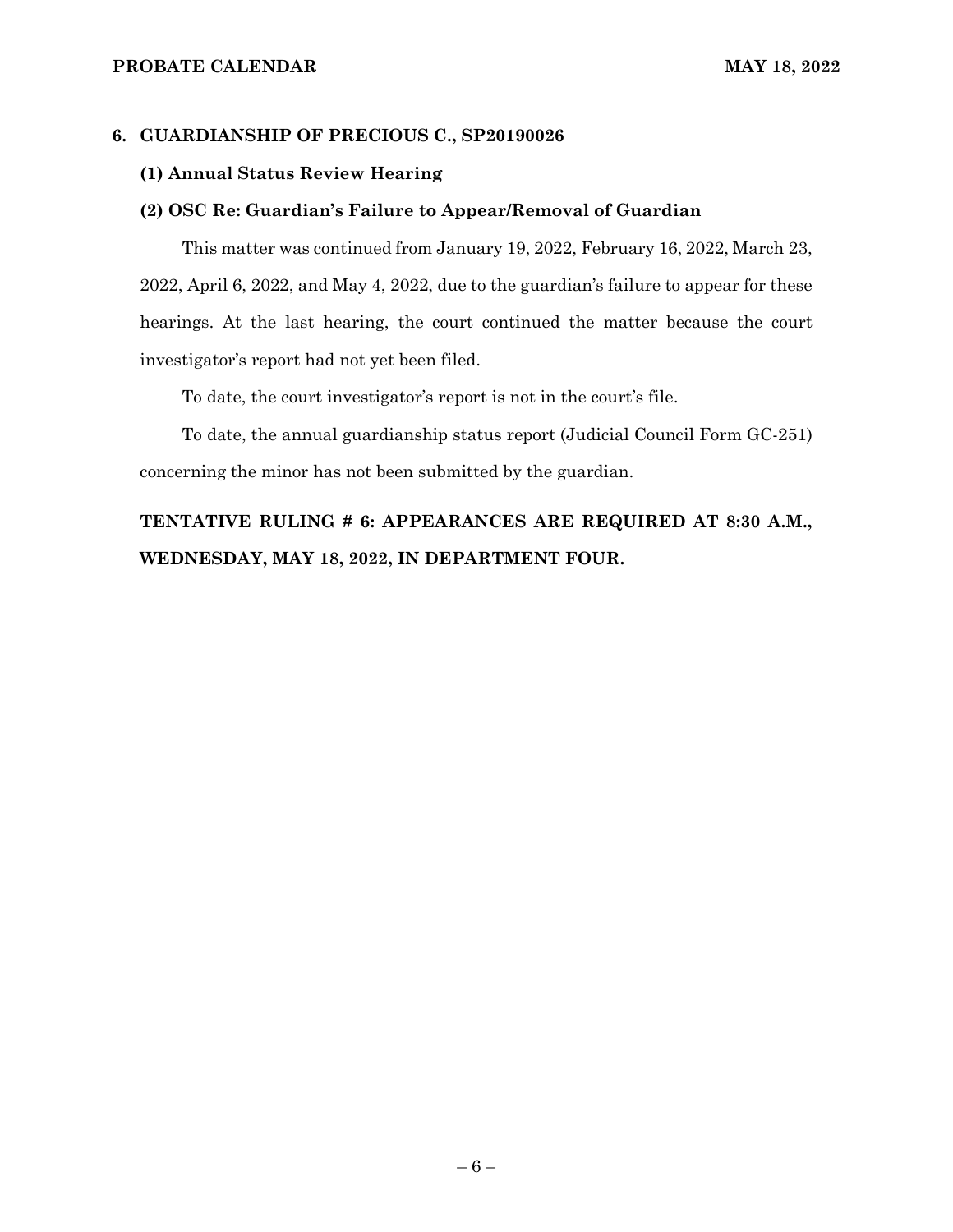# **7. CONSERVATORSHIP OF ROSE C., SP20200048**

**Petition for Instructions Re: Authority to Retain Private Fiduciary (See Related Item No. 2)**

**TENTATIVE RULING # 7: ABSENT OBJECTION, PETITION IS GRANTED AS REQUESTED.**